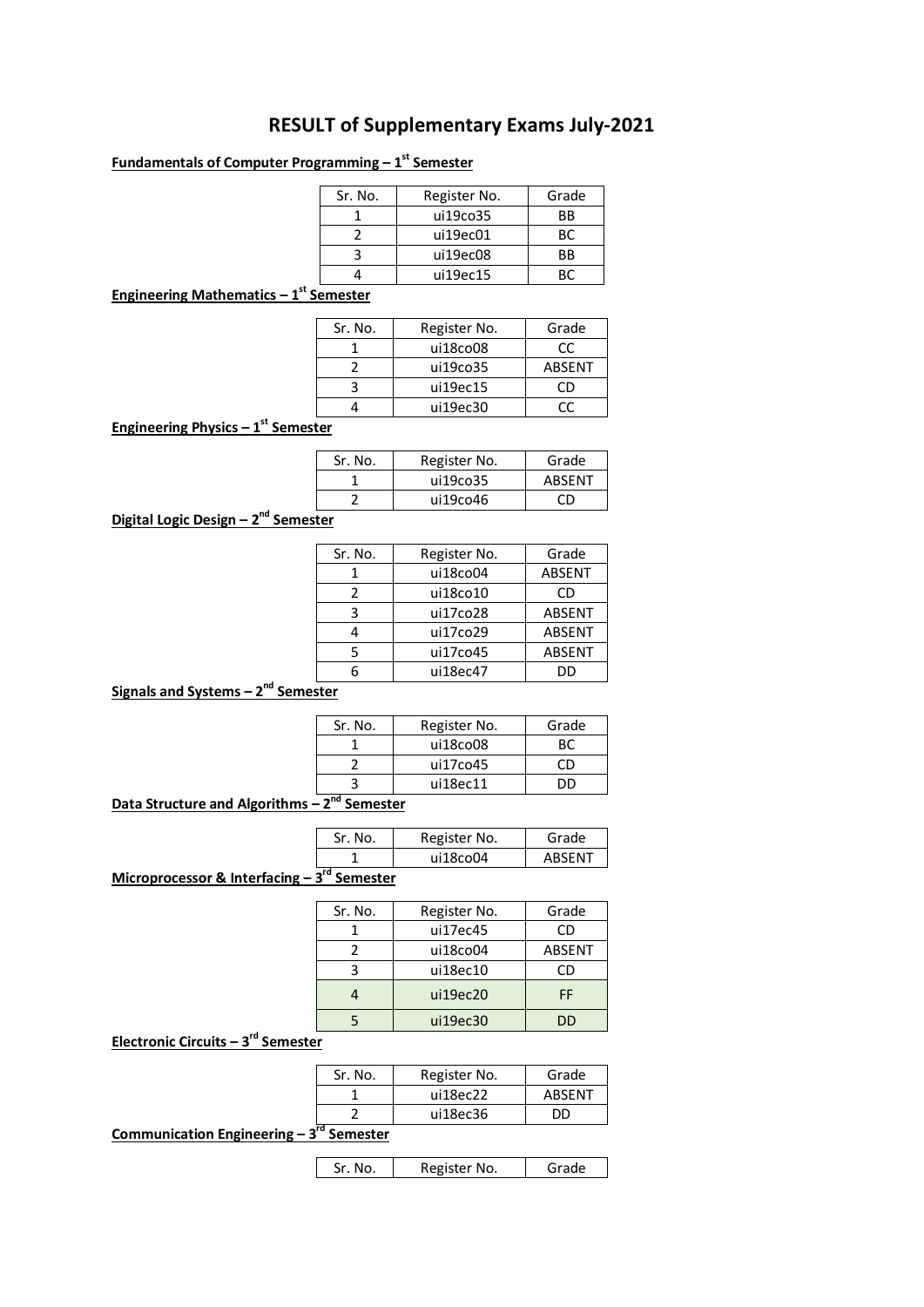|                                               | ui18co04 | ABSENT |
|-----------------------------------------------|----------|--------|
| Automata and Formal Languages $-3rd$ Semester |          |        |

| Sr. No. | Register No. | Grade  |
|---------|--------------|--------|
|         | ui18co04     | ARSFNT |

**Probability & Statistical Analysis – 3 rd Semester**

| Sr. No. | Register No. | Grade |
|---------|--------------|-------|
|         | ui18co37     |       |

**Digital Integrated Circuits – 5 th Semester**

| Sr. No. | Register No. | Grade |
|---------|--------------|-------|
|         | ui17ec45     |       |

#### **Electrical Networks**

| Sr. No. | Register No. | Grade         |
|---------|--------------|---------------|
| 1       | ui18co04     | ABSENT        |
| 2       | ui18co10     | DD            |
| 3       | ui18co22     | CC            |
| 4       | ui18co37     | CD            |
| 5       | ui18ec04     | CC            |
| 6       | ui18ec12     | ВC            |
| 7       | ui18ec22     | CC            |
| 8       | ui18ec29     | CC            |
| 9       | ui18ec44     | FF            |
| 10      | ui19co19     | ВC            |
| 11      | ui19co35     | <b>ABSENT</b> |
| 12      | ui19co46     | CD            |
| 13      | ui19co65     | ВC            |
|         |              | Answer-       |
| 14      | ui19ec10     | sheet not     |
|         |              | received      |
| 15      | ui19ec30     | FF            |
| 16      | ui18co48     | CC            |
| 17      | ui18ec37     | CC            |
|         |              |               |

**Digital Logic Design - 2<sup>nd</sup> Semester (Moodle based online exam)** 

|                                                                          | Sr. No. | Register No. | Grade |  |  |
|--------------------------------------------------------------------------|---------|--------------|-------|--|--|
|                                                                          |         | ui19ec30     | DD    |  |  |
| Computer Networks $-4$ <sup>th</sup> Semester (Moodle based online exam) |         |              |       |  |  |

| Grade | Register No. | Sr. No. |
|-------|--------------|---------|
|       | $113$ ec10   |         |

**Electrical Network (Practical) – 1 st Semester**

| Sr. No. | Register No. | Grade         |
|---------|--------------|---------------|
| 1       | ui20cs07     | CD            |
| 2       | ui20cs21     | DD            |
| 3       | ui20cs22     | DD            |
| 4       | ui20cs29     | CD            |
| 5       | ui20cs37     | DD            |
| 6       | ui20ec05     | ABSENT        |
|         | ui20ec07     | <b>ABSENT</b> |
| 8       | ui20ec69     | CD            |
|         | ui19ec44     |               |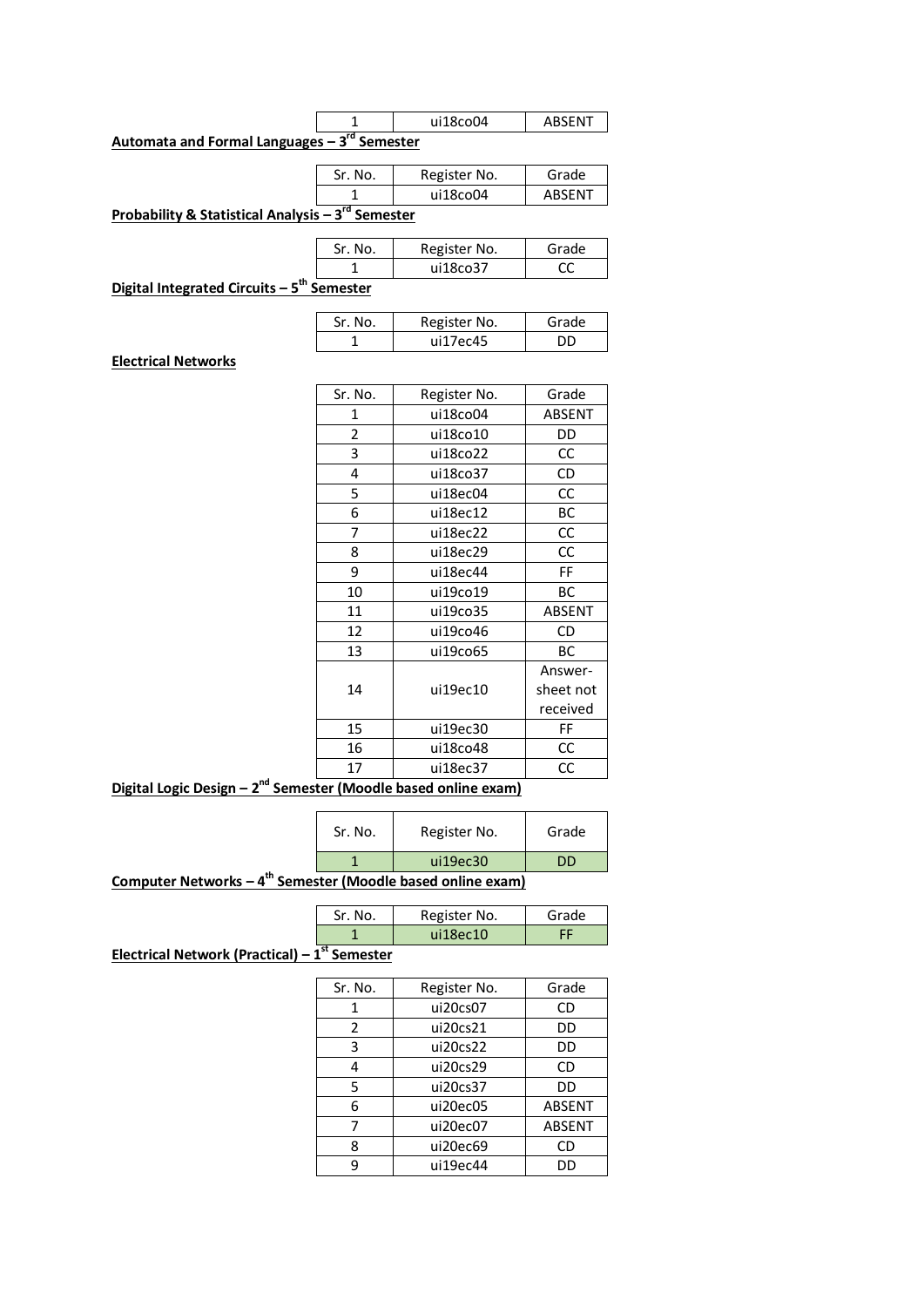| Sr. No. | Register No. | Grade  |
|---------|--------------|--------|
| 1       | ui20cs07     | CC     |
| 2       | ui20cs21     | CD     |
| 3       | ui20cs22     | BС     |
| 4       | ui20ec02     | BС     |
| 5       | ui20ec05     | ABSENT |
| 6       | ui20ec07     | ABSENT |
| 7       | ui20ec23     | DD     |
| 8       | ui20ec25     | CC     |
| ٩       | ui20ec29     | CD     |
| 10      | ui20ec30     | CC     |
| 11      | ui20ec36     | CD     |
| 12      | ui20ec40     | AB     |
| 13      | ui20ec69     | DD     |
| 14      | ui19ec30     | ВB     |

### **Fundamentals of Computer Programming (Practical) – 1 st Semester**

### **ICT Workshop-I – 1 st Semester**

| Sr. No.       | Register No. | Grade  |
|---------------|--------------|--------|
|               | ui20cs17     | ABSENT |
| $\mathcal{P}$ | ui20cs21     | DD     |
| 3             | ui20cs22     | DD     |
| 4             | ui20cs37     | ВC     |
| 5             | ui20ec05     | ABSENT |
| 6             | ui20ec07     | ABSENT |
|               | ui20ec36     | CD     |
| ጸ             | ui20ec69     | DD     |
|               |              |        |

# **Engineering Physics (Practical) – 1 st Semester**

| Register No. | Grade  |
|--------------|--------|
| ui20ec05     | ABSENT |
| ui20ec07     | ABSENT |
| ui19co46     | ABSENT |
|              |        |

# **English & Communication Skills (Practical) – 1 st Semester**

| Sr. No. | Register No. | Grade     |
|---------|--------------|-----------|
|         | ui20ec05     | ABSENT    |
|         | ui20ec07     | ABSENT    |
|         | ui20ec69     | <b>BB</b> |
|         | ui19co46     | ΔR        |
|         |              |           |

**Engineering Mechanics (Practical) – 2 nd Semester**

|   | Sr. No. | Register No. | Grade |
|---|---------|--------------|-------|
|   |         | ui19co60     |       |
| . |         |              |       |

**Electronic Devices & Circuits (Practical) – 2 nd Semester**

| Sr. No. | Register No. | Grade |
|---------|--------------|-------|
|         | ui19ec01     |       |

**Communication Engineering (Practical) – 3 rd Semester**

| Sr. No. | Register No. | Grade  |
|---------|--------------|--------|
|         | ui19ec03     | חח     |
|         | ui19ec10     | ABSENT |
|         |              |        |

**Electronic Circuits (Practical) – 3 rd Semester**

Sr. No. Register No. Grade